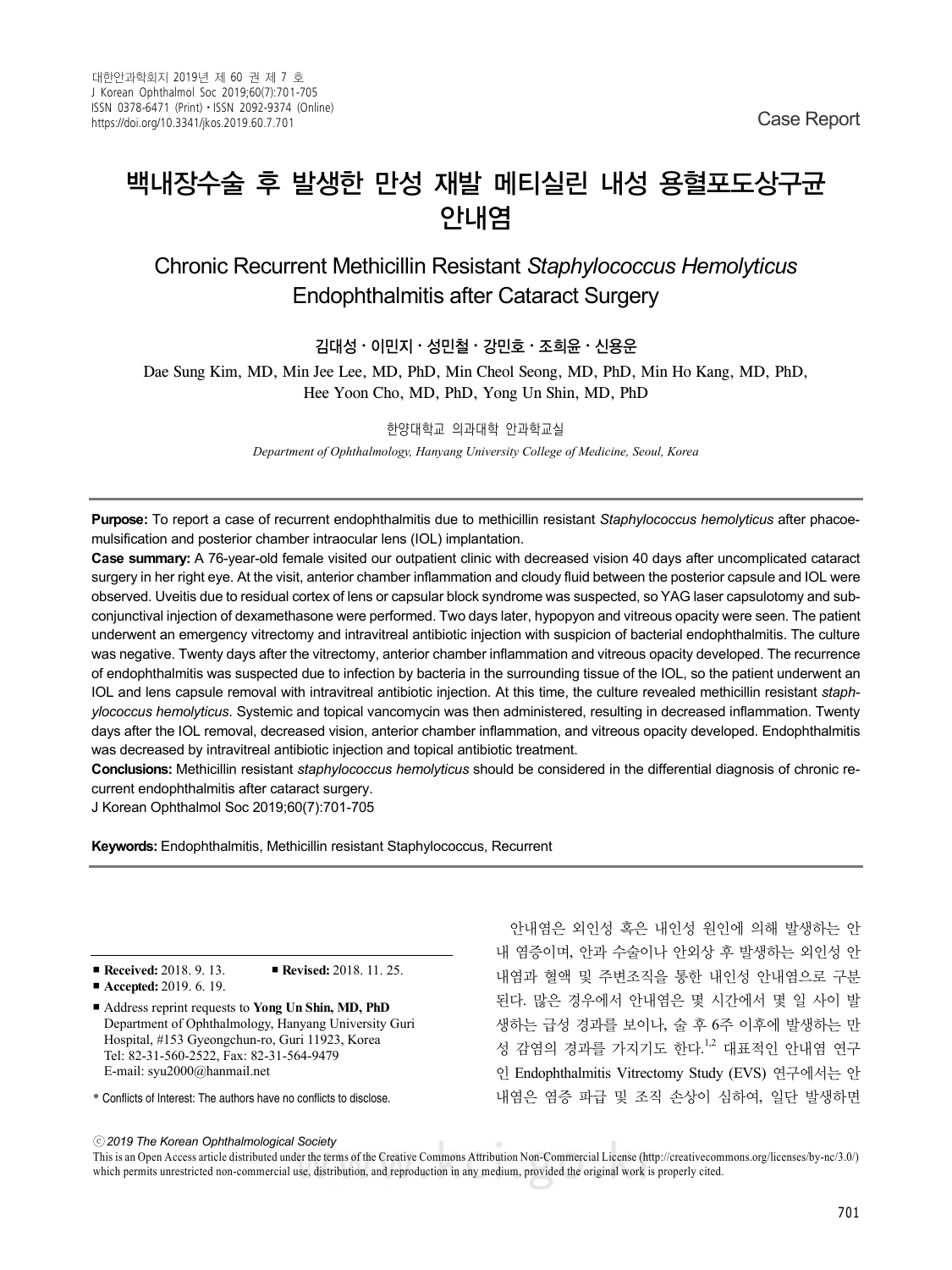적절한 치료에도 불구하고 약 53% 환자만이 20/40 이상의 시력을 얻을 수 있는 것으로 알려져 있다. 3,4

백내장수술 후 안내염의 발생률은 0.012-1.3%이며, 만성 안내염은 이 중 7.2% 정도 발생한다고 보고된다.<sup>1,5</sup> 만성 안 내염의 경우 원인균으로 *Propionibacterium acne (P. acne)*  (42.3%), 진균(26.9%), 그람음성균(11.5%), 그람양성균(11.5%), *Mycobacterium chelonei* (7.6%)가 보고되었다. <sup>6</sup> 만성 안내 염에서는 초기에 공격적인 치료가 필요하며 적절한 대처를 해야 좋은 시력 예후를 얻을 수 있다. 7,8

용혈포도상구균(*Staphylococcus hemolyticus*)은 그람 양성 의 혈장 응고효소 음성균(Coagulase-negative)이며 주로 급 성 경과를 보인다. 용혈포도상구균에 의한 안내염은 배양 검사상 균 검출이 된 전체 안내염의 6% 이하를 차지하며, EVS 연구에서는 524건의 안내염에서 1개만 검출된 드문 감 염이다. 3,9 용혈포도상구균은 80% 이상 메티실린(methicillin) 내성을 보이며, 용혈포도상구균에 의한 안내염에서 반코마 이신(Vancomycin) 내성 균주가 검출된 적은 없었다.<sup>10</sup> 지금

까지 백내장수술 후 발생한 만성 재발성 경과를 보인 메티 실린 내성 용혈포도상구균 안내염에 관한 외국 보고는 있 으나 국내 증례보고는 없었기에 이를 보고하고자 한다.<sup>11</sup>

#### 증례보고

내과적 과거력이 없는 76세 여자 환자가 개인 병원에서 수정체유화술 및 인공수정체삽입술을 받은 지 40일 후에도 지속되는 우안 시력 저하, 충혈로 내원하였다. 전방의 염증 세포가 증가하여 국소 스테로이드 점안제(1% Prednisolone Acetate)의 사용 횟수 늘리고 경구용 스테로이드 20 mg 하 루 1회 복용 중이던 것을 40 mg 하루 1회 복용으로 증량하 였으나, 증상의 호전이 없고 전방의 염증세포가 증가하여 본원 의뢰되었다.

본원 내원 당시 우안 최대교정시력은 20/50, 좌안 최대교 정시력은 20/25으로 측정되었다. 자동 비접촉 안압계상 우 안 안압은 16 mmHg, 좌안 안압은 10 mmHg였다. 전안부



**Figure 1.** Anterior segment photographs and fundus photographs at the initial presentation. (A) Anterior chamber inflammation and cloudy fluid between the posterior capsule and intraocular lens were seen. (B) Two days after YAG laser posterior capsulotomy, hypopyon developed. (C) The fundus photo after YAG laser posterior capsulotomy and subconjunctival injection of dexamethasone. Fundus photo was hazy due to vitritis. (D) Fundus photo after emergency vitrectomy, anterior chamber irrigation and intravitreal antibiotics injection. There were no lesions, scars, or pigmentary changes in the macula or periphery retina. Mild hazy view was observed because of residual inflammation.



**Figure 2.** Twenty days after the first vitrectomy, anterior segment photographs and fundus photographs. (A) Slit like hypopyon was observed. (B) Hazy view of the fundus was observed. (C) The fundus photographs - after intraocular lens removal and intravitreal antibiotics injection. WWW.KCI.go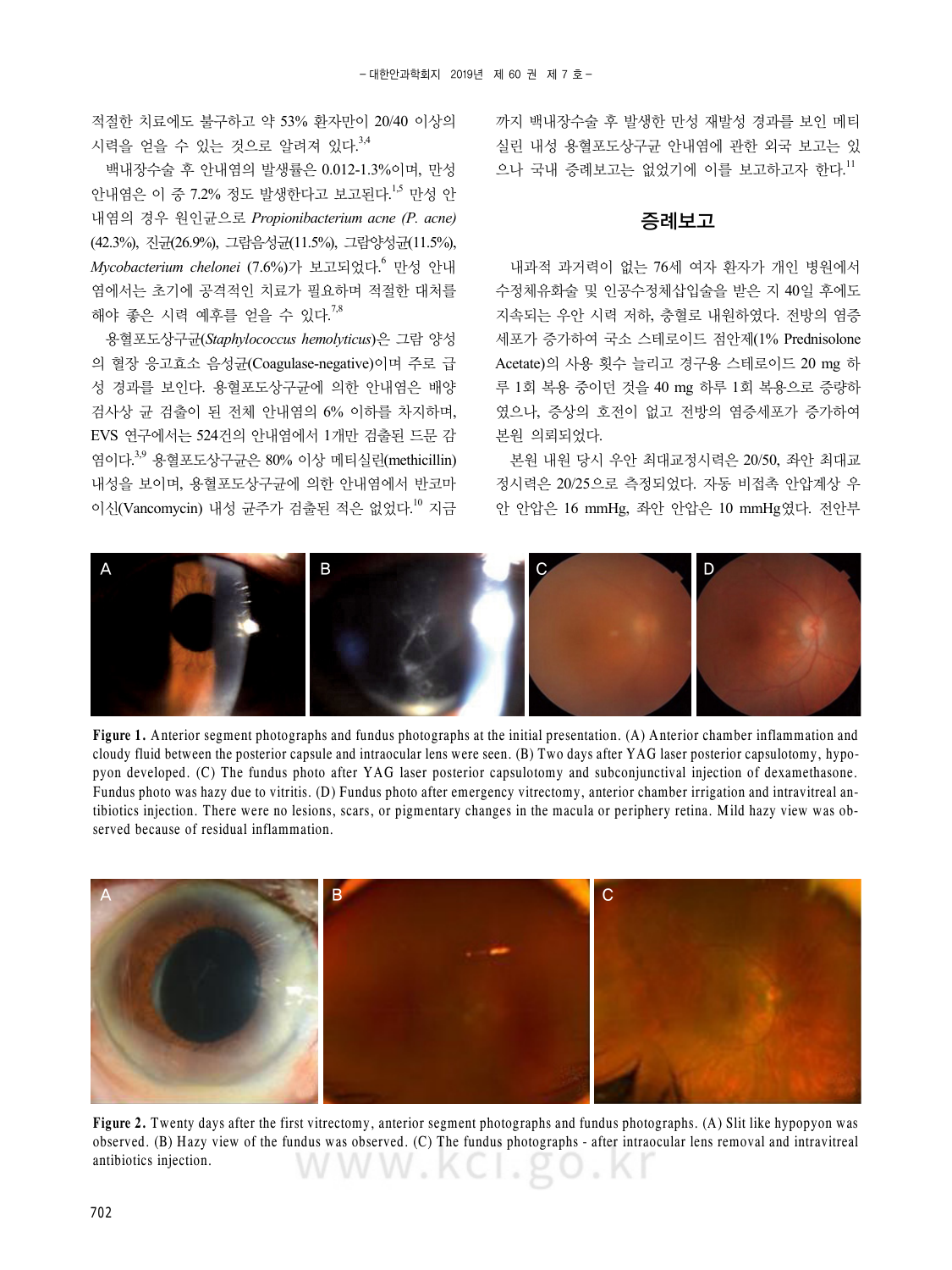소견상 우안 결막의 충혈 소견이 있었으며, 각막은 백내장 수술의 절개창을 포함하여 전반적으로 깨끗하였으나, 우안 전방의 염증세포(4+)가 관찰되었다. 인공수정체 뒤쪽과 후 낭 사이에 약간 혼탁한 액체가 격리되어 있었으나 유리체 염증은 없었고 망막도 이상 소견을 보이지 않았다. 유리체 및 망막에 염증 소견이 없어서, 잔존 피질에 의한 포도막염 과 낭폐쇄증후군을 의심하여 결막하 덱사메타손 주사 및 야그레이저후낭절개술을 시행하였고, 인공수정체 뒤에 갇 혀 있는 액체가 유리체 쪽으로 빠져나가는 것을 확인하였 다. 그러나 이틀 뒤 우안 시력 20/200으로 악화되었고, 전 방축농 및 유리체 혼탁이 생겨 세균성 안내염을 의심하 였고, 응급으로 유리체절제술, 전방세척술 및 유리체강내 항생제주입술(vancomycin [1.0 mg/0.1 mL], ceftazidime [2.0 mg/0.1 mL])을 실시하였다. 유리체절제술은 25 gauge 로 시행하였다. 인공수정체 주변에 염증성 섬유막 없이 유 리체 혼탁이 관찰되어, 술 중 유리체 및 전방수를 채취하여 그람 염색, 세균배양 및 진균 배양검사를 의뢰하였으나, 결 과는 음성 소견을 보였다. 이후 전방의 염증이 줄어들었으 며 유리체내 혼탁이 완화되어 퇴원 후 외래 경과 관찰하였 다(Fig. 1).

유리체절제술을 시행하고 20일 후 환자의 우안 시력이 안전수동으로 저하되었고 충혈이 다시 발생하였다. 전방축 농 및 전방내 세포(4+)가 관찰되었으며 유리체 혼탁이 관찰 되었다. 인공수정체 주변 조직의 균에 의한 안내염 재발이 의심되어 유리체절제술을 시행하였고, 인공수정체 주변에 염증막이 있어 전방을 통해 수정체낭을 포함한 인공수정체 제거를 시행하였고, 이후 유리체 세척을 시행하면서, 유리 체강내 항생제 주사(vancomycin [1.0 mg/0.1 mL], ceftazidime [2.0 mg/0.1 mL]) 및 배양검사를 다시 진행하였다. 배 양검사 결과 그람 양성균, 용혈포도상구균이 검출되었고, 메티실린에 대한 항생제 저항성이 확인되었다. 전신적 항생제로 vancomycin (2 g/day)과 ceftazidime (2 g/day)을 투여하였고, 조제 점안 항생제(Fortified vancomycin HCl [25 mg/1.0 mL], fortified ceftazidime [50 mg/1.0 mL])를 1시간 간격으로 점안하도록 하였다. 이후 전방의 세포(1+) 로 전방과 유리체 내 염증은 호전되었고, 우안 최대교정시 력 20/125으로 호전되었다(Fig. 2).

수정체낭을 포함한 인공수정체제거술 시행 20일 후 또 다시 우안 시력 20/2,000 이하로 시력 저하가 생기며 전방 내 세포(3+)가 늘고 유리체 혼탁이 생겼으나, 수술적 치료 없 이 유리체강 내 항생제 주사(vancomycin [1.0 mg/0.1 mL]) 및 점안 항생제(2.5% vancomycin, 0.5% moxifloxacin)를 투여하였다. 그 후 염증 호전된 후 합병증을 평가하기 위해 시행한 빛간섭단층촬영에서 망막 전막이 관찰되었고, 형광

안저 촬영에서 시신경 주변 조영제 유출 및 유리체 혼탁에 의한 형광 차단이 관찰되었다. 유리체강 내 주사 시행 4달 후 더 이상 전방 내 염증 소견이 보이지 않아 인공수정체공 막고정술을 시행하였다. 우안 최대교정시력 20/32으로 측 정되었다(Fig. 3).



Figure 3. Follow up optical coherence tomography (OCT) and fluorescein angiography (FAG). (A) After the first vitrectomy, OCT of the patient showed normal retinal layers. (B, C) OCT of the patient before (B) and after (C) scleral fixation of intraocular lens (IOL). Epiretinal membrane and hyper-reflective dots were observed on the patient's retinal layers. (D) FAG of the patient before scleral fixation of IOL. Some leakage observed on the late phase of fluorescein angiography.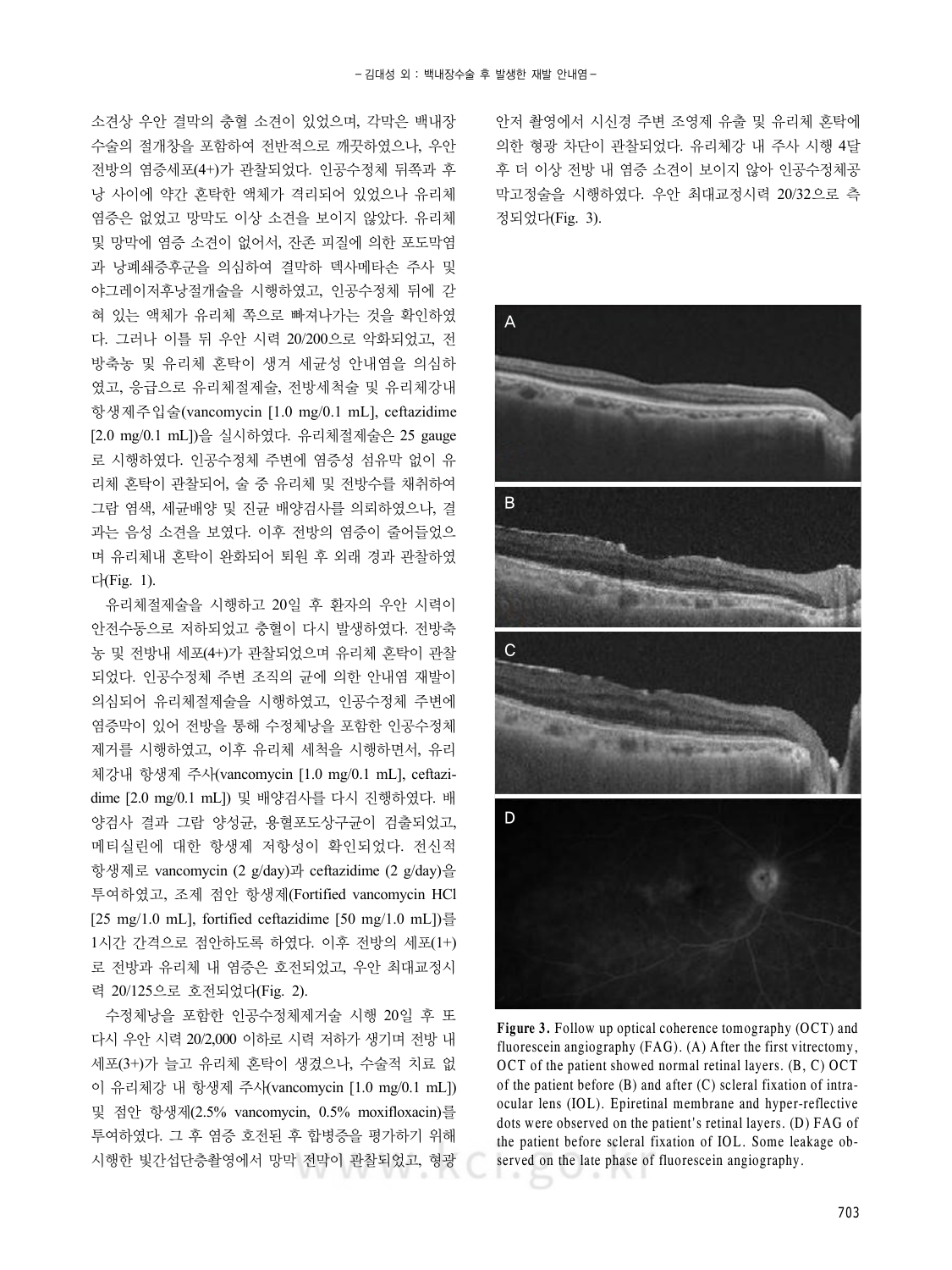## 고 찰

백내장수술 후 발생하는 만성 안내염은 저강도로 천천히 진행하며 주로 약한 병균성을 가진 세균과 진균에 의해 발 생한다. 기존 보고에 의하면 가장 흔한 감염 균은 *P. acne*이 며, 그람 양성 균주와 그람 음성 균주 및 진균이 보고되어 있다. 12,13 만성 안내염에서 시력 예후는 *P. acne* 혹은 그람 양성 균주에 의한 경우 더 나은 시력 예후를 보였다.<sup>6</sup> 백내 장수술 후 발생한 급성 안내염의 경우 최종 시력이 20/40 이 상인 경우가 38%, 20/200 이하인 경우가 13%이다*. P. acne* 에 의한 만성 안내염의 경우 최종 시력이 20/40 이상인 경 우가 50%, 20/200 이하인 경우가 27%로 급성 안내염보다 시력 예후가 좋다. 진균에 의한 경우는 술 후 20/40 이상의 시력을 보이는 경우가 38.5%이며, 5/200 이하의 시력을 갖 는 경우가 23%로 급성 안내염보다 안 좋은 시력 예후를 보 인다. 5,14

본 증례에서는 초기에 잔존 피질에 의한 포도막염 및 낭 폐쇄증후군을 의심하여 결막하 스테로이드 치료와 YAG 레이저후낭절개술을 시행한 것이 안내염을 악화시킨 결과 를 초래하였다. 잔존 피질에 의한 포도막염은 만성 안내염 과 비슷한 경과를 가지며, 잔존 수정체에 대한 면역 반응에 의해 나타난다. <sup>15</sup> 잔존 피질에 의한 포도막염에서는 육아종 성의 각막 침착물이나 안구 내 수정체의 침착물이 보이며, 육안으로 보이는 전방축농은 없을 수 있으나, 전방각경으 로 관찰 시 미세축농은 있을 수 있다. 잔존 피질에 의한 포 도막염의 경우 유리체내 활성도는 주로 경하지만, 염증이 심하고 광범위한 경우 포도상구균의 감염을 의심할 수 있 으며, "pearls-on-a-string" 혹은 "fluff balls" 모양이 잔존 수 정체 주변에 보이는 경우 진균 감염을 의심할 수 있다. <sup>13</sup> 본 증례에서는 초기에 유리체염 소견과 망막 이상 소견이 없 어 세균성 안내염 진단이 늦어졌다.

본 증례에서는 처음 유리체절제술 시 시행한 배양검사에 서는 음성 소견을 보였고, 염증이 재발하여 다시 시행한 유 리체절제술 및 인공수정체 제거 시 시행한 배양검사에서 메 티실린 내성 용혈포도상구균이 검출되었다. 용혈포도상구균 은 혈장응고효소 음성 포도구균(coagulase-negative *staphylococci*)으로 분류되며 대표적인 피부상재균이다. 최근 20년 간 인공 삽입물 사용, 면역저하환자의 증가 등으로 병원감 염의 주요 원인균으로 생각된다.<sup>16</sup> 용혈포도상구균이 메티 실린에 내성을 보이는 균주는 70.5-80.0%로 보고되며, 세 팔로스포린계, 마크로라이드계, 테트라사이클린계, 퀴롤론 계, 아미노글리코사이드계 등의 항균제에 다제내성을 보인 다고 알려져 있다. <sup>13</sup> 본 증례의 환자에서도, 마크로라이드 계, 퀴롤론계, 아미노글리코사이드계에 내성을 지닌 균주가

검출되었으며, 반코마이신에 대해 감수성이 있어 반코마이 신 전신적 투여 및 점안제 투여 및 유리체강 내 반코마이신 주사 치료로 염증이 호전되었다.

안내염의 치료는 안구 내 항생제 주사, 유리체절제술 및 추가적으로 인공수정체 교환 혹은 제거의 방법이 있다.<sup>1,6</sup> 재발 염증이 반복되는 경우 여러 가지 방법을 병합하여 사 용한다. <sup>7</sup> 재발률은 첫 치료에 사용한 방법별로 다르게 나타 나며, 항생제 안구 내 주사만을 사용한 경우 약 90%의 높 은 재발률을 보인다. 처음 치료로 유리체절제술과 항생제 안구 내 주사를 함께 한 경우 재발률은 42%로 감소하였고, 인공수정체 교환을 함께 시행한 경우 재발이 없었다고 보 고되었다. 6,12

본 증례와 같이 유리체나 망막 염증이 보이지 않더라도 백내장수술 후 전방 염증 발생이 비전형적인 경과를 보인 다면 만성 세균성 안내염을 의심하고 *P. acne* 외에 메티실 린 내성 용혈포도상구균 같은 흔하지 않은 균주에 의한 경 우도 고려해야 하며 잘 재발하기 때문에 유리체절제술, 인 공수정체 제거 및 반복적인 항생제 투여 등의 적극적인 치 료가 필요하다.

### **REFERENCES**

- 1) Vaziri K, Schwartz SG, Kishor K, Flynn HW Jr. Endophthalmitis: state of the art. Clin Ophthalmol 2015;9:95-108.
- 2) Durand ML. Endophthalmitis. Clin Microbiol Infect 2013;19: 227-34
- 3) Endophthalmitis Vitrectomy Study Group. Results of the endophthalmitis vitrectomy study. A randomized trial of immediate vitrectomy and of intravenous antibiotics for the treatment of postoperative bacterial endophthalmitis. Arch Ophthalmol 1995;113: 1479-96.
- 4) Ramakrishnan R, Bharathi MJ, Shivkumar C, et al. Microbiological profile of culture-proven cases of exogenous and endogenous endophthalmitis: a 10-year retrospective study. Eye (Lond) 2009;23: 945-56.
- 5) Cao H, Zhang L, Li L, Lo S. Risk factors for acute endophthalmitis following cataract surgery: a systematic review and meta-analysis. PLoS One 2013;8:e71731.
- 6) Shirodkar AR, Pathengay A, Flynn HW Jr, et al. Delayed-versus acute-onset endophthalmitis after cataract surgery. Am J Ophthalmol 2012;153:391-8.e2.
- 7) Königsdörffer E, Augsten R, Oehme A, Strobel J. Prognosis of postoperative endophthalmitis. Ophthalmologe 2000;97:121-5.
- 8) Rogers NK, Fox PD, Noble BA, et al. Aggressive management of an epidemic of chronic pseudophakic endophthalmitis: results and literature survey. Br J Ophthalmol 1994;78:115-9.
- 9) Schimel AM, Miller D, Flynn HW Jr. Endophthalmitis isolates and antibiotic susceptibilities: a 10-year review of culture-proven cases. Am J Ophthalmol 2013;156:50-2.e1.
- 10) Czekaj T, Ciszewski M, Szewczyk EM. Staphylococcus hemolyticus - an emerging threat in the twilight of the antibiotics age.